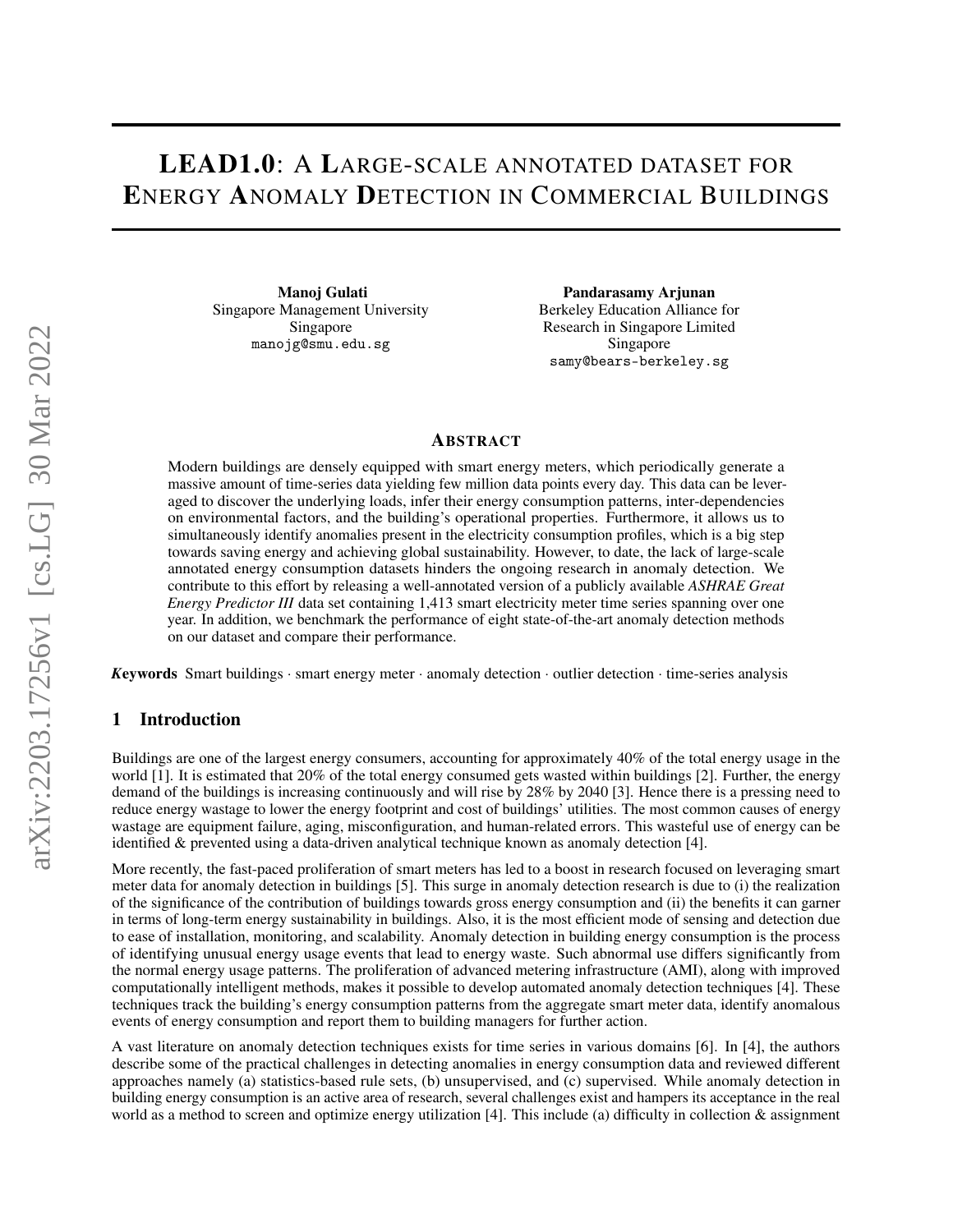

Figure 1: The hourly electricity usage patterns (normalized) of two buildings with examples for point and sequential anomalies. The X-axis denotes the day of the year, and Y-axis is the hour of the day. The colors represent the electricity usage at that hour, with blue being lower and red being higher usage.

of anomaly labels, (b) lack of annotated public dataset for anomaly detection research, furthermore, (c) due to a lack of annotated dataset, people have widely used unsupervised methods, which lead to a higher rate of false positives. Consequently, building operators have to go through all identified anomalies and filter out the genuine ones to take further actions, which is a tedious and time-consuming task. Due to this limitation, existing studies have evaluated the models on a few buildings, making it difficult to estimate the true energy-saving potential of the models.

To mitigate these limitations, we annotate and release **LEAD1.0** – a Large-scale Energy Anomaly Detection<sup>1</sup> dataset consisting of 1,413 smart electricity meter data spanning over an year. To the best of our knowledge, this dataset is so far the largest for energy anomaly detection in the public domain. We also benchmark the performance of several state-of-the-art approaches and release the code-base of anomaly annotation tool in open-source for community use.

The rest of the paper is organized as follows. In **Section** 2, we describe the dataset details and anomaly annotation procedure. In Section 3, we present our benchmarking study and results. Finally, in Section 4, we discuss future directions and conclude this paper.

## 2 Data set preparation

We leveraged the dataset used in the Great Energy Predictor III competition<sup>2</sup> conducted in 2019 on the Kaggle platform [7]. This dataset includes one year of hourly meter readings from 1,636 non-residential buildings collected from 16 different sites worldwide [8]. Also, it contains building meta-data like square\_feet, year\_built, and *floor\_count* to describe the structure of the building (specified by the *building\_id*). Furthermore, it is accompanied by various weather parameters to help model the buildings' energy usage better.

This dataset had measurements taken from four different energy meter types (electricity, chilled water, steam & hot-water). For the task of anomaly detection, we exercised hourly meter readings data from 1,413 electricity meters covering 16 different building types, such as office, monitored for one year. Please note that in the original ASHRAE dataset, there were 1,636 buildings (not meters). Each building had different energy meter types such as electricity, hot-water, etc. In this paper, we have focused only on the electricity meters (1,413) and in future we plan to annotate other meter types as well. The top five winners of this competition have annotated some outliers that they excluded for model development; however, these annotations were not comprehensive and were missing class labels for different types of anomalies.

In our expedition, we annotated this dataset with (a) point anomalies and (b) sequential or collective anomalies:

1. Point anomaly: A point anomaly refers to an energy consumption instance that appears unusual when compared to the overall/whole time series (global) or compared to its neighboring points (local). It occurs once at any time and does not repeat.

<sup>1</sup> https://github.com/samy101/lead-dataset

<sup>&</sup>lt;sup>2</sup>https://www.kaggle.com/c/ashrae-energy-prediction/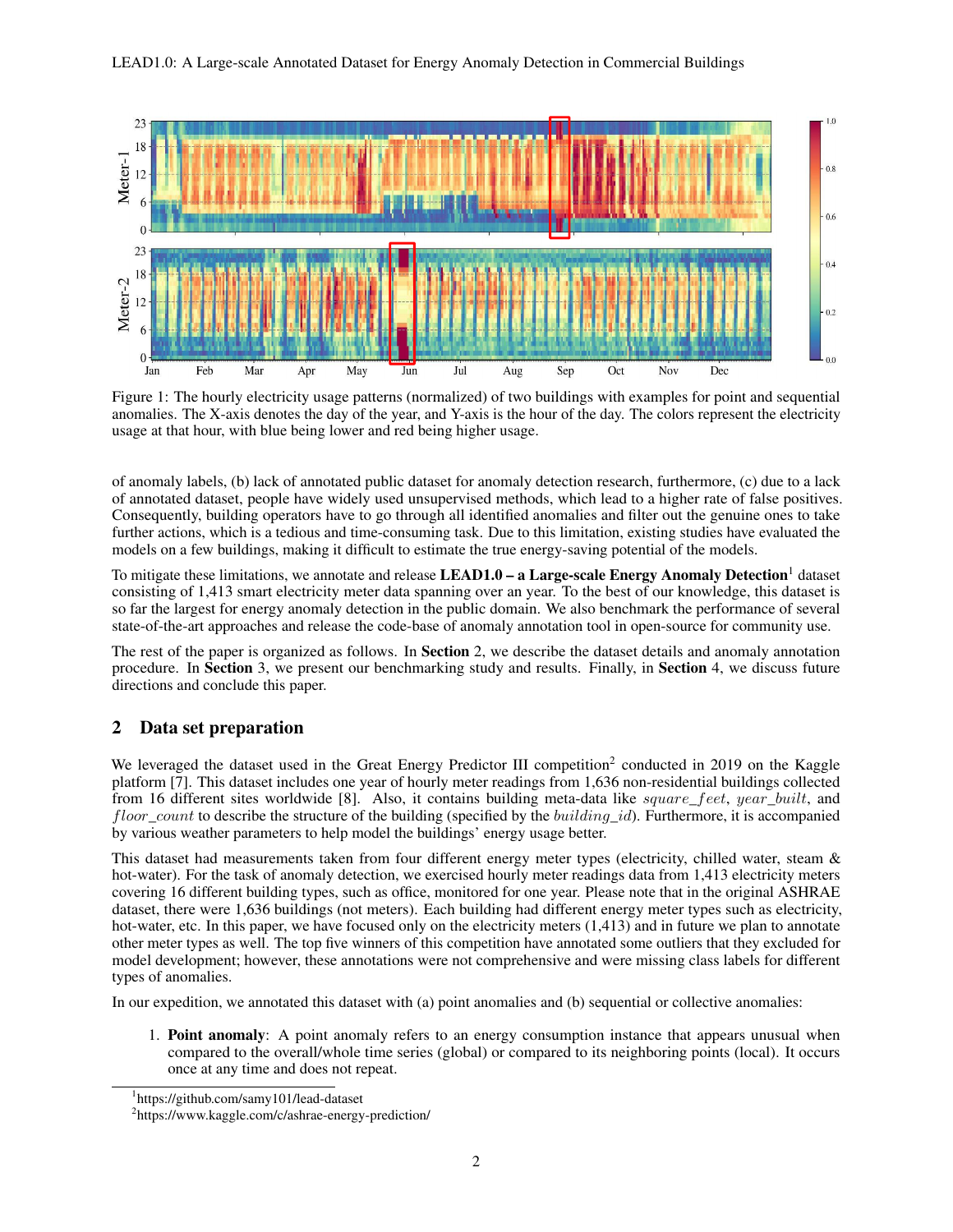#### LEAD1.0: A Large-scale Annotated Dataset for Energy Anomaly Detection in Commercial Buildings



Figure 2: The user interface of our web-based anomaly annotation tool for energy time series.

2. Sequential or collective anomaly: A sequential anomaly refers to a consecutive set of energy consumption events whose joint behavior is unusual. It may occur once or repeatedly at regular intervals. Sequential anomalies can also be local or global.

An example of these anomalies from our dataset are shown in Figure 1. We have developed a web-based tool (shown in Figure 2), to annotate every point in the electricity meter time series. This process involved manually examining approximately 12 million data points in total, with each inspection window having 8,784 data points on an average for each electricity meter. The original ASHRAE dataset contains hourly readings for the entire year of 2016. Since 2016 is a leap year, there were 8,784 (366x24) samples for each meter. Each manual inspection (over 24 hour window span) took somewhere from three to five minutes, collectively accounting for approximately 100 man-hours invested for this strenuous annotation exercise. Please note, that we have carefully annotated with an hourly data span, and not full days. The current benchmarking study (discussed in Section-3) is focused on detecting whether a day has any anomaly or not, inline with some previous studies found in the literature. However, it is quite possible to pinpoint the anomalies in our dataset using a different experimental setup with the same PyOD models.

We followed a fixed protocol for annotating each time window (as discussed below). For each meter's time-series plot, we zoom in and look for a weekly or daily pattern in the time series of meter readings. (i) If the plot follows a weekly or daily pattern, then we look for the disturbance in this pattern. And that disturbance is marked as an anomaly. (ii) If the plot does not have any suitable pattern, then we look for the days having higher or lower energy consumption than the usual. If we find that there is a large difference between that day's energy consumption and its nearby days, then we mark that as an anomaly. It is hard to follow the same set of rules for annotating anomalies in all the buildings because each building has a different definition of anomaly but above mentioned steps are the most common steps that we applied while doing annotation. Also, the tool that we have created provides us a better and efficient way to annotate. We have released this web-tool along with this dataset for the public use. Please note, these anomalies were defined based on literature and after going through each raw time series and also enforced a verification process as part of our anomaly annotation protocol. Precisely, we had 199,640 anomalous instances present across 12,060,910 data points logged by 1,413 energy meters (excluding the missing data points which would make the total count of 12,411,792 data points i.e. 1,413 meters x 8784 [366days x 24hrs]).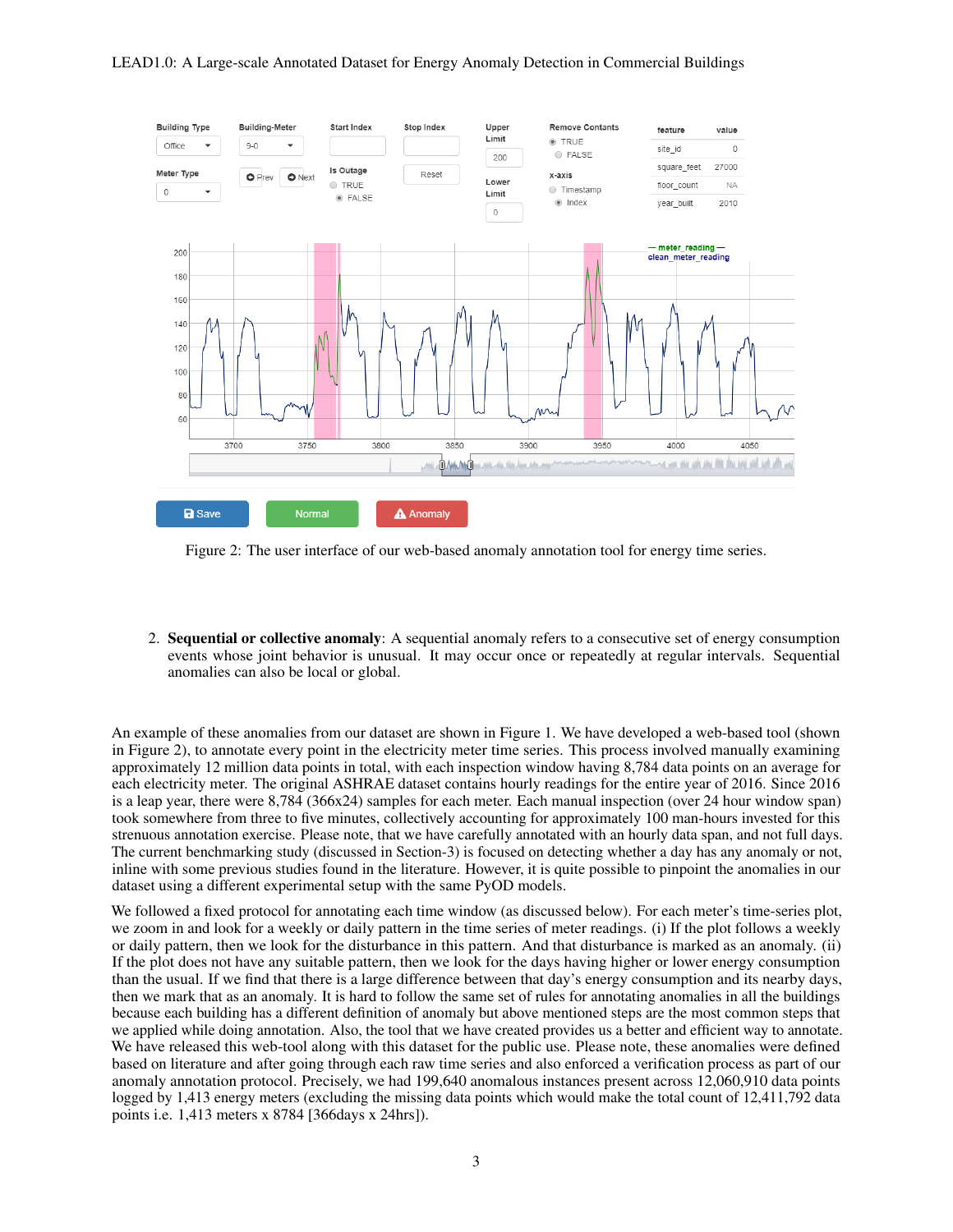| Model                                      | <b>F1-score</b> | Precision | Recall |
|--------------------------------------------|-----------------|-----------|--------|
| Cluster-based Local Outlier Factor (CBLOF) | 0.425           | 0.900     | 0.277  |
| <b>Feature Bagging</b>                     | 0.424           | 0.899     | 0.279  |
| K-Nearest Neighbors (KNN)                  | 0.431           | 0.902     | 0.284  |
| Histogram-base Outlier Detection (HBOS)    | 0.397           | 0.896     | 0.258  |
| <b>Isolation Forest</b>                    | 0.413           | 0.895     | 0.270  |
| One-class SVM (OCSVM)                      | 0.421           | 0.899     | 0.276  |
| Local Outlier Factor (LOF)                 | 0.426           | 0.900     | 0.281  |
| Minimum Covariance Determinant (MCD)       | 0.422           | 0.901     | 0.276  |

Table 1: Comparison of F1-score, Precision and Recall of all anomaly detection models.

## 3 Benchmarking

Data pre-processing: We first create new categorical features based on the timestep - hour, day, weekday, and month. Then, we normalize all the available features using the z-score normalization technique. We don't directly use the meterreading data but calculate its natural logarithm i.e.  $log(p+1)$ . We have used  $log(p+1)$  for data-normalization, as this is a standard way to scale the target before fitting the model and use it for prediction purposes. Post data-normalization, we group the data available for each building and apply a sliding window across the available timesteps. In this paper, we have experimented with 24-hour windows with zero overlaps, so that models try to learn daily energy patterns for each building.

Benchmarking Training Models: We have considered a variety of statistics-based methods as well as machine learningbased methods for benchmarking anomaly detection on our dataset. Conventionally, clustering-based algorithms are already being employed in various applications where anomaly detection has been studied. In our work, we evaluate some of these techniques, which include (a) Cluster-based Local Outlier Factor (CBLOF), (b) Feature Bagging, (c) Histogram-base Outlier Detection (HBOS), (d) Isolation Forest, (e) K-Nearest Neighbors (KNN), (f) Local Outlier Factor (LOF), (g) Minimum Covariance Determinant (MCD), and (h) One-class SVM (OCSVM). All these models were implemented in Python with the help of the PyOD library<sup>3</sup> and executed on Google Colab platform.

Evaluation Metrics: In this work, we have used Precision, Recall, and F1 score to have a fair understanding of the distribution of false positives and false negatives while determining anomalous profiles. The formulas are as follows -

$$
Precision = \frac{TruePositives}{TruePositives + FalsePositives}
$$
\n<sup>(1)</sup>

$$
Recall = \frac{TruePositives}{TruePositives + FalseNegatives}
$$
 (2)

$$
F_1 score = \frac{2 * Precision * Recall}{Precision + Recall}
$$
\n(3)

Experimental setup: Firstly, we separate the anomalous and the non-anomalous data. The non-anomalous samples were split into train(80%), validation(10%) and test(10%) sets, and the anomalous samples were split into train(10%), validation(20%) and test(70%) sets. Both the non-anomalous and anomalous sets were combined to make the final training, validation, and test tests. The model is trained on the training sets and then the validation set. The threshold calculated based on the validation sets is then used on the test sets to measure the model performance.

Model comparison: Please note that we are not interested to specifically pinpoint the time point of the anomalous activity. However, in this work, we focus on identifying whether the entire 24-hour sequence is anomalous or not. We compute F1-Score, Precision and Recall (as mentioned previously) on our annotated dataset. These results are presented in Table 1. K-Nearest Neighbors and Minimum Covariance Determinant yield the highest precision i.e. 0.902 and 0.901 respectively. In terms of recall, KNN stands out by yielding 0.284 recall followed by Local Outlier Factor whose recall is around 0.281. In terms of F1-score, obviously KNN outperforms all the models by yielding an F1-score of 0.431, followed by Local Outlier Factor whose score is around 0.426. We acknowledge that we have only tried to conduct a limited benchmarking exercise here, and the list of models that we have experimented with is no where an exhaustive list and definitely there are plenty of other models which can tried out on this data.

<sup>3</sup> https://github.com/yzhao062/pyod